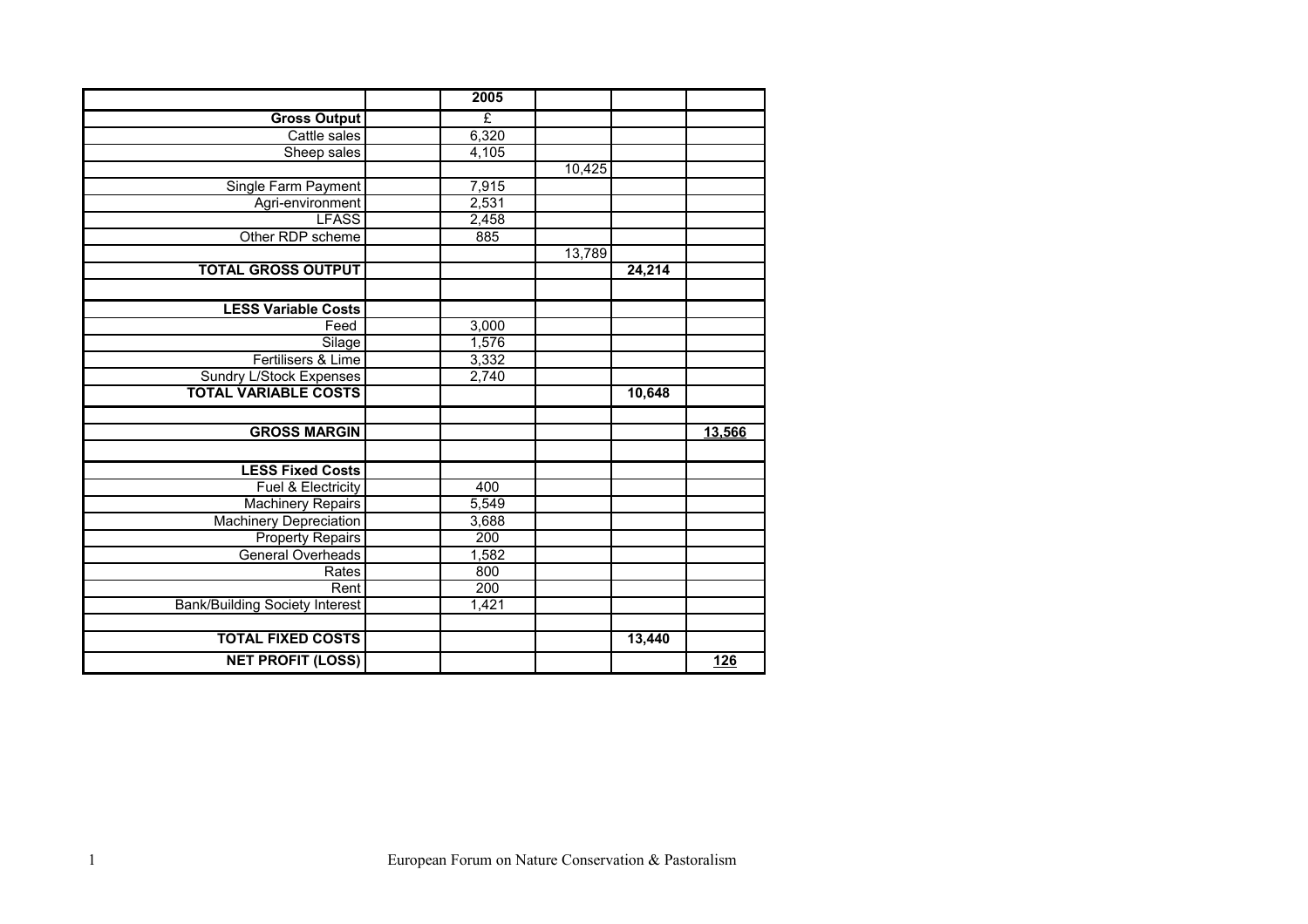## **Labour requirement (based on standard**

| data)                                 |                  |                     |                 |
|---------------------------------------|------------------|---------------------|-----------------|
| <b>Enterprise</b>                     | days per<br>unit | total on<br>holding | total<br>labour |
| Beef cattle                           | 1.5              | 30                  | 45              |
| Sheep (LFA)                           | 0.525            | 190                 | 99.75           |
| Young sheep                           | 0.325            | 40                  | 13              |
| Cereals                               | 2.5              |                     | 15              |
| Silage                                | 0.75             | 10                  | 7.5             |
| All Grassland at round grazings value | 0.1875           | 80                  | 15              |
| Total days                            |                  |                     | 195.25          |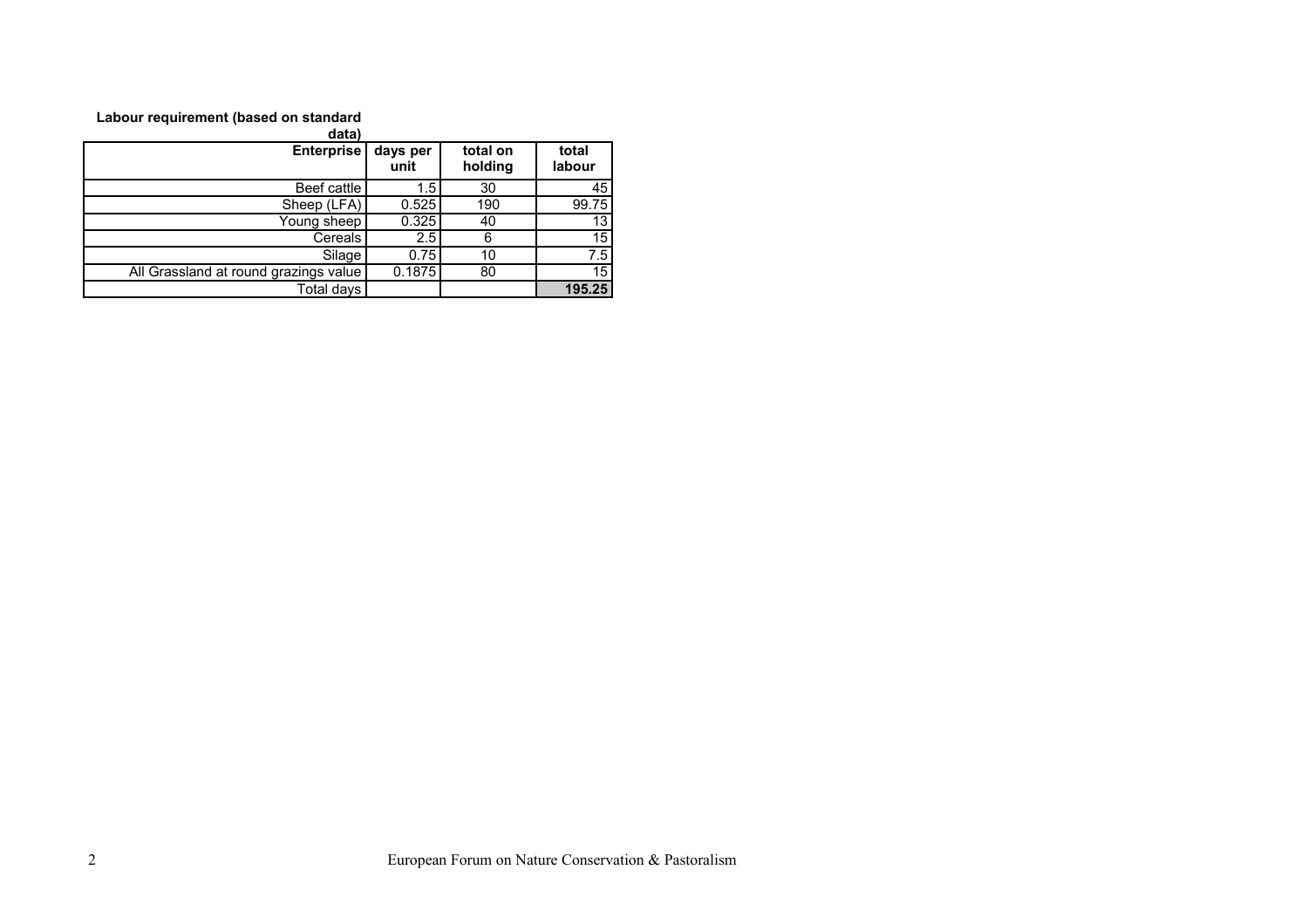## **SUMMARISED TRADING A/C – production only**

|                                       | 2005           |        |        |          |
|---------------------------------------|----------------|--------|--------|----------|
| <b>Gross Output</b>                   | £              |        |        |          |
| Cattle sales                          | 6,320          |        |        |          |
| Sheep sales                           | 4,105          |        |        |          |
|                                       |                | 10,425 |        |          |
| Single Farm Payment                   | $\mathbf 0$    |        |        |          |
| Agri-environment                      | $\overline{0}$ |        |        |          |
| <b>LFASS</b>                          | 2,458          |        |        |          |
| Other RDP scheme                      | 0              |        |        |          |
|                                       |                | 2,458  |        |          |
| <b>TOTAL GROSS OUTPUT</b>             |                |        | 12,883 |          |
|                                       |                |        |        |          |
| <b>LESS Variable Costs</b>            |                |        |        |          |
| Feed                                  | 3,000          |        |        |          |
| Silage                                | 1,576          |        |        |          |
| Fertilisers & Lime                    | 3,332          |        |        |          |
| <b>Sundry L/Stock Expenses</b>        | 2,740          |        |        |          |
| <b>TOTAL VARIABLE COSTS</b>           |                |        | 10,648 |          |
|                                       |                |        |        |          |
| <b>GROSS MARGIN</b>                   |                |        |        | 2,235    |
|                                       |                |        |        |          |
| <b>LESS Fixed Costs</b>               |                |        |        |          |
| Fuel & Electricity                    | 400            |        |        |          |
| <b>Machinery Repairs</b>              | 5,549          |        |        |          |
| <b>Machinery Depreciation</b>         | 3,688          |        |        |          |
| <b>Property Repairs</b>               | 200            |        |        |          |
| <b>General Overheads</b>              | 582            |        |        |          |
| Rates                                 | $\mathbf 0$    |        |        |          |
| Rent                                  | $\overline{0}$ |        |        |          |
| <b>Bank/Building Society Interest</b> | $\pmb{0}$      |        |        |          |
|                                       |                |        |        |          |
| <b>TOTAL FIXED COSTS</b>              |                |        | 10,019 |          |
| <b>NET PROFIT (LOSS)</b>              |                |        |        | $-7,784$ |